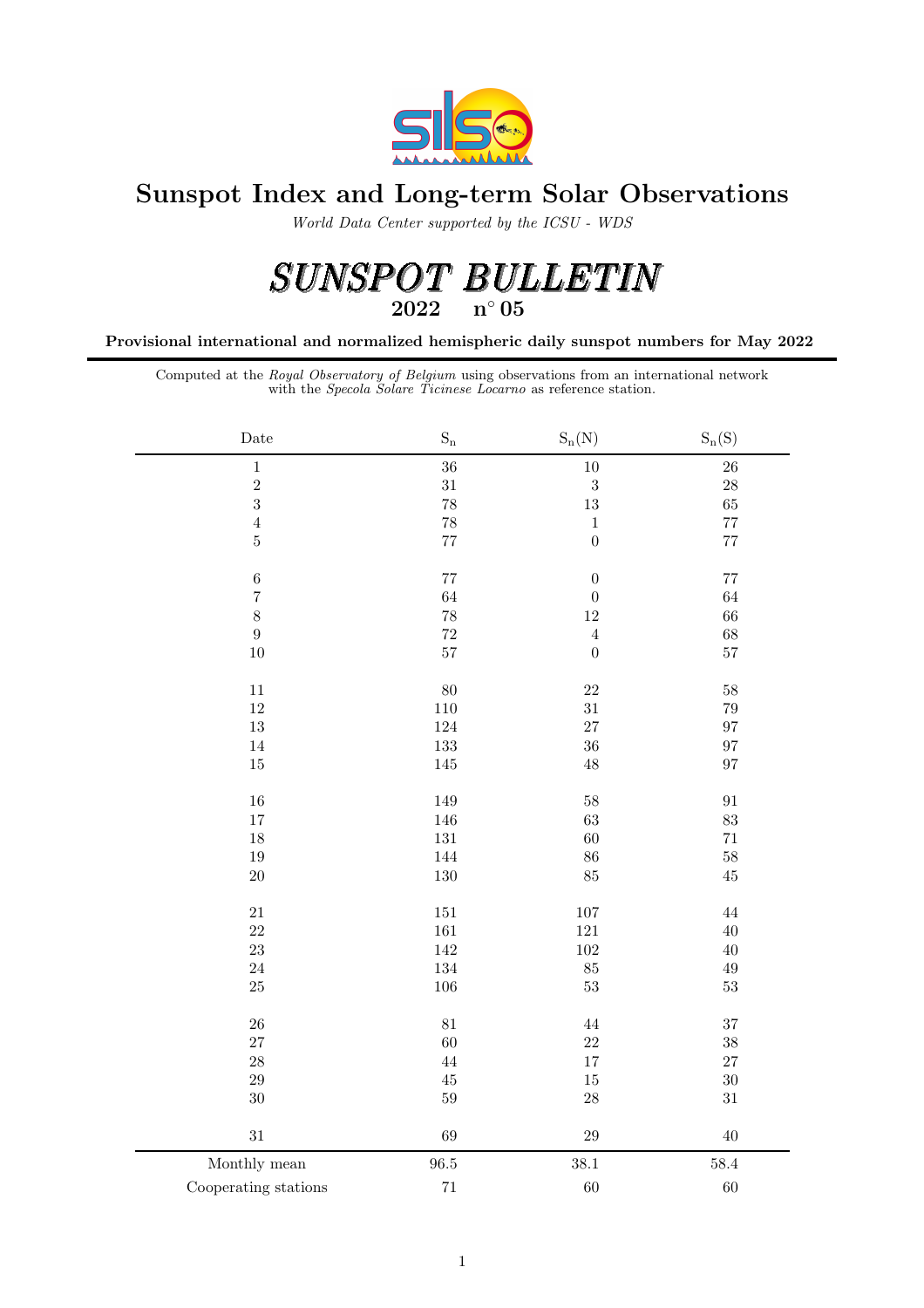

SILSO graphics (http://sidc.be/silso) Royal Observatory of Belgium 2022 June 1

Predictions of the monthly smoothed Sunspot Number using the last provisional value, calculated for November 2021: 50.6 ( $\pm$  5%)

|          | $\mathbf{S}\mathbf{M}$ | CM |          | $\mathbf{S}\mathbf{M}$ | $_{\rm CM}$ |          | SM  | CM      |  |
|----------|------------------------|----|----------|------------------------|-------------|----------|-----|---------|--|
| 2021 Dec | 56                     | 55 | 2022 Jun | 105                    | 88          | 2022 Dec |     | 172 113 |  |
| 2022 Jan | 61                     | 62 | Jul      | 115                    | 93          | 2023 Jan | 188 | 115     |  |
| Feb      | 68                     | 67 | Aug      | 124                    | - 98        | Feb      | 207 | 117     |  |
| Mar      | 77                     | 72 | Sep      | 134                    | 102         | Mar      | 224 | 119     |  |
| Apr      | 86                     | 77 | Oct      | 145                    | 105         | Apr      | 240 | 120     |  |
| May      | 96                     | 83 | Nov      | 157                    | 109         | May      | 255 | 121     |  |

SM : SIDC classical method : based on an interpolation of Waldmeier's standard curves. The estimated error ranges from 7% (first month) to 35% (last month)

CM : Combined method : the combined method is a regression technique coupling a dynamo–based estimator with Waldmeier's method of standard curves, designed by K. Denkmayr.

Ref.: K. Denkmayr, P. Cugnon, 1997 : "About Sunspot Number Medium-Term Predictions", in "Solar-Terrestrial Prediction Workshop V", eds. G.Heckman et al., Hiraiso Solar Terrestrial Research Center, Japan, 103.

> Brussels, June 1, 2022 09:33 UT Reproduction permitted if source mentioned.

Editors: Frédéric Clette and Laure Lefèvre 3, avenue Circulaire, B1180 Bruxelles, Belgium Fax: ../32/(0)2/374.98.22 Tel: ../32/(0)2/373.02.33 Email: silso.info@oma.be

Web: http://sidc.oma.be/silso

FTP anonymous : omaftp.oma.be, directory: dist/astro/sidcdata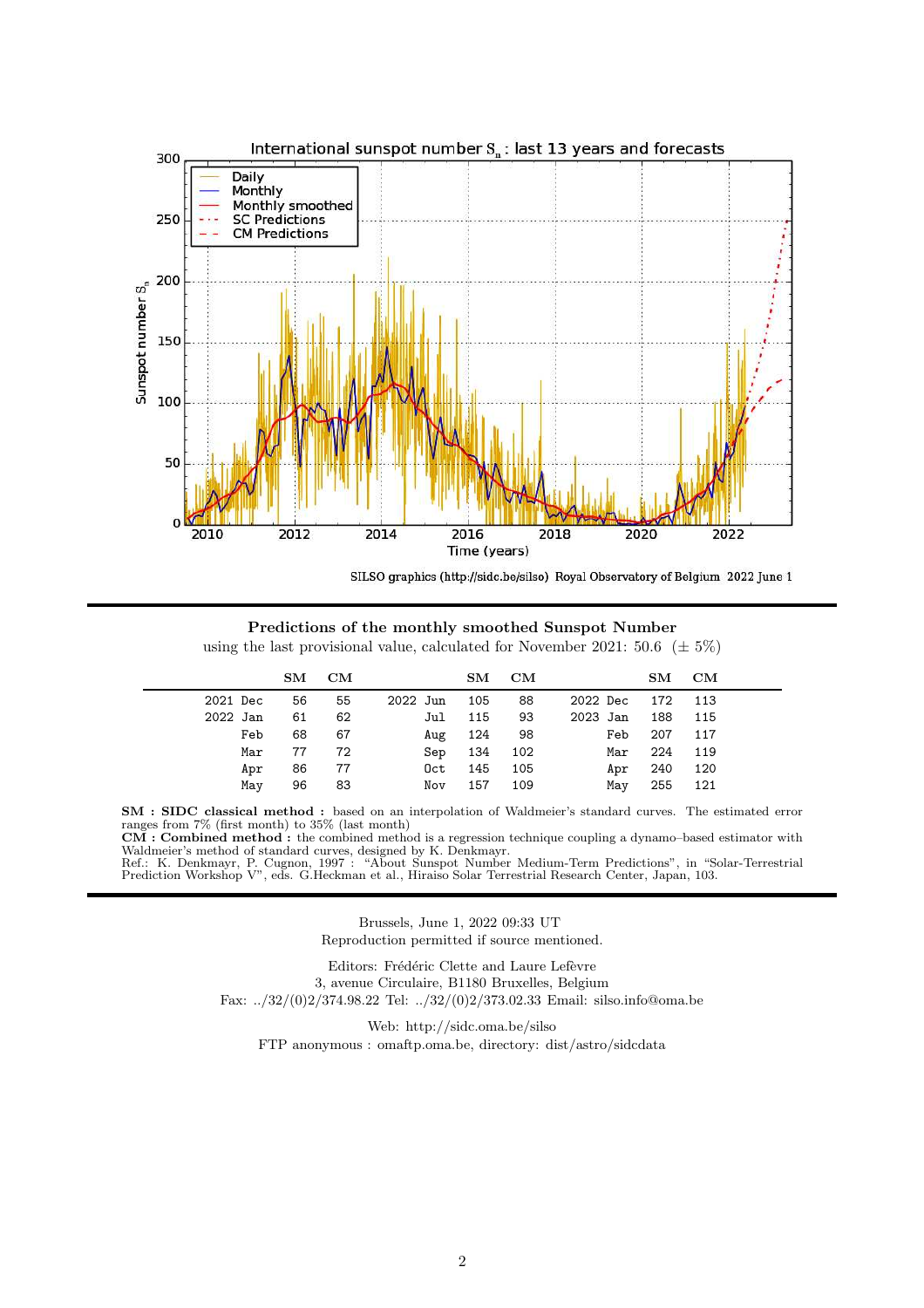| Date             | $\mathbf{S_{n}}$ | ${\bf PPSI}$ | 600                      | 2800    | $\cos$ | ${\bf SFI}$      | $\mathbf{X}\mathbf{I}$ | A <sub>k</sub>   |
|------------------|------------------|--------------|--------------------------|---------|--------|------------------|------------------------|------------------|
| $30\,$           | $51\,$           | 19           | $\overline{a}$           | 120     | 1111   | $\boldsymbol{0}$ | 0/0                    | $20\,$           |
| $\,1\,$          | $36\,$           | $13\,$       |                          | $109\,$ | 1111   | $\boldsymbol{0}$ | 0/0                    | $\boldsymbol{9}$ |
| $\sqrt{2}$       | $31\,$           | $15\,$       | $\blacksquare$           | $112\,$ | 1111   | $\boldsymbol{0}$ | 0/0                    | $\overline{7}$   |
| 3                | $78\,$           | 28           | $\frac{1}{2}$            | 114     | ////   | $\sqrt{4}$       | 0/1                    | $\overline{7}$   |
| $\sqrt{4}$       | $78\,$           | $43\,$       | $\overline{a}$           | $130\,$ | ////   | 47               | 2/0                    | $\,8\,$          |
| $\bf 5$          | $77\,$           | $53\,$       | $\overline{a}$           | $120\,$ | 1111   | $11\,$           | 2/0                    | $\sqrt{4}$       |
| $\,6$            | $77\,$           | 37           | $\blacksquare$           | 119     | 1111   | $\,2$            | 0/0                    | $\,6\,$          |
| $\overline{7}$   | $64\,$           | 32           | $\overline{\phantom{a}}$ | $118\,$ | ////   | $\,1\,$          | 0/0                    | $\overline{2}$   |
| 8                | $78\,$           | ${\bf 26}$   | $\frac{1}{2}$            | 119     | ////   | $\,1\,$          | 0/0                    | 8                |
| $\boldsymbol{9}$ | $72\,$           | $23\,$       | $\frac{1}{2}$            | $117\,$ | ////   | $\sqrt{2}$       | 0/0                    | 8                |
| 10               | $57\,$           | $52\,$       | $\qquad \qquad -$        | 116     | ////   | $19\,$           | 0/1                    | $\overline{4}$   |
|                  |                  |              |                          |         |        |                  |                        |                  |
| 11               | 80               | 42           | $\overline{\phantom{a}}$ | 133     | ////   | $25\,$           | 2/0                    | $\overline{7}$   |
| $12\,$           | 110              | $57\,$       | $\frac{1}{2}$            | $133\,$ | 1111   | $10\,$           | 0/0                    | $10\,$           |
| $13\,$           | 124              | 42           | $\blacksquare$           | $150\,$ | 1111   | $\,6\,$          | 0/0                    | $8\,$            |
| 14               | 133              | 73           | $\overline{a}$           | $153\,$ | ////   | $10\,$           | 0/0                    | $8\,$            |
| 15               | $145\,$          | 71           | $\overline{\phantom{a}}$ | $154\,$ | ////   | $\mathbf{1}$     | 0/0                    | 14               |
| 16               | 149              | 80           | $\overline{\phantom{a}}$ | $162\,$ | ////   | $\,4\,$          | 1/0                    | $13\,$           |
| 17               | 146              | 66           | $\frac{1}{2}$            | 171     | ////   | $\,2$            | 0/0                    | $14\,$           |
| 18               | $131\,$          | 95           | $\frac{1}{2}$            | 180     | ////   | //               | 111                    | $\overline{7}$   |
| 19               | 144              | 110          | $\frac{1}{2}$            | 173     | ////   | $26\,$           | 3/0                    | $13\,$           |
| $20\,$           | $130\,$          | 124          | $\bar{\phantom{a}}$      | 166     | ////   | $27\,$           | 1/0                    | 16               |
| $21\,$           | $151\,$          | 126          |                          | 167     | 1111   | $\sqrt{3}$       | 0/0                    | 14               |
| 22               | $161\,$          | $103\,$      | $\frac{1}{2}$            | $165\,$ | ////   | $\,1\,$          | 0/0                    | 14               |
| 23               | 142              | 82           | $\frac{1}{2}$            | 158     | ////   | $\,1\,$          | 0/0                    | $\sqrt{4}$       |
| $24\,$           | 134              | 48           | $\overline{\phantom{a}}$ | 147     | ////   | $\boldsymbol{0}$ | 0/0                    | $\,6\,$          |
| 25               | 106              | 27           | $\frac{1}{2}$            | 137     | ////   | $\boldsymbol{0}$ | 0/0                    | $\,8\,$          |
| 26               | $81\,$           | 26           | $\overline{\phantom{a}}$ | 123     | ////   | $\,1$            | 0/0                    | $\,6\,$          |
| 27               | $60\,$           | 18           | $\overline{\phantom{a}}$ | 114     | ////   | $\bf 5$          | 0/0                    | $21\,$           |
| $\sqrt{28}$      | $44\,$           | $21\,$       | $\overline{a}$           | $102\,$ | ////   | $\overline{1}$   | 0/0                    | $21\,$           |
| 29               | $45\,$           | 24           | $\frac{1}{2}$            | $98\,$  | ////   | $\bf 5$          | 0/0                    | $20\,$           |
| $30\,$           | 59               | 20           | $\bar{\phantom{a}}$      | $101\,$ | ////   | 3                | 0/0                    | 10               |

 $S_n$ : provisional international sunspot numbers from the S.I.D.C.

**PPSI**: prompt photometric sunspot index from the S.I.D.C. in  $10^{-5}$  w/m<sup>2</sup>: the quantity to be subtracted from the mean solar constant to account for the sunspot contribution.

600 : 600 Mhz solar flux from the station at Humain (Belgium).

2800 : 2800 Mhz solar flux from Ottawa (origin : Ursigrams - UGEOI). The 10.7cm Flux data are a service of the National Research Council of Canada.

COS : thousands of the cosmic ray counts (origin : Ursigrams - UCOSE Terre Adélie).

SFI: Solar Flare Index from the S.I.D.C. (origin: Ursigrams - UGEOR, evaluation : 1 x Sn+10 x "1"+100 x ">1".

XI : X-flares index from the Ursigrams (M-flares/X-flares) (origin: Ursigrams - UGEOR, UGEOI).

Ak : geomagnetic index from Wingst, Germany (origin: Ursigrams).